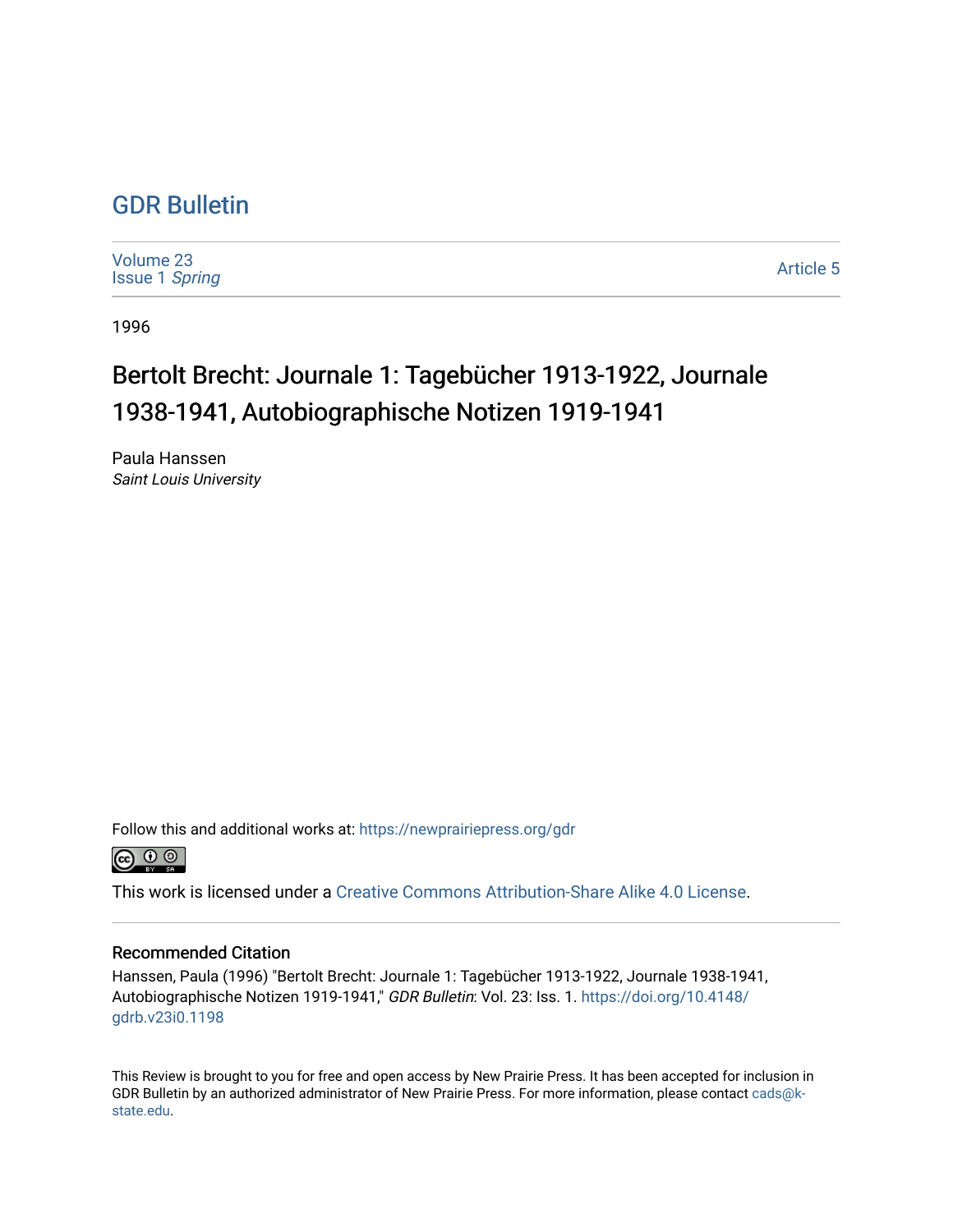#### 18 GDR BULLETIN

Brecht, Bertolt *Journale 1: Tagebücher 1913- 1922, Journale 1938-1941, Autobiographische Notizen 1919-1941. Große Kommentierte Berliner und Frankfurter Ausgabe,* Band 26. Berlin & Weimar: Aufbau Verlag & Frankfurt a.M.: Suhrkamp Verlag, 1994.

For years Brecht wrote diaries, but only three series remain: one written in 1913 as an adolescent, one spanning the years 1920 to 1922, and a journal now called "Arbeitsjournal" which he began in the summer of 1938 and wrote until about a year before his death in August of 1956. Along with these, random autobiographical notes can be found in Brecht's papers. Suhrkamp published the diaries individually, beginning in 1973 with the *Arbeitsjournal* consisting of two volumes of text and a small volume for editorial notes; *Tagebücher 1920- 1922* followed in 1975 and included some "Autobiographische Aufzeichnungen," a small collection of miscellaneous jottings ranging from 1920 to 1954; finally *Tagebuch No. 10, 1913* was published in 1989 in a handsome two-volume set which includes a facsimile of the original with editorial marginalia and transcription. The *Arbeitsjournal* volumes were then reissued in paperback by "suhrkamp taschenbuch" in 1993, this time incorporating extensive revised notes following the text in each volume.

The 1913 diary was handwritten and contains the spontaneous thoughts of a precocious adolescent. Eugen Brecht was proud of his performance in school, loved thunderstorms and playing music or chess with his friends, and wrote satirical "Biographien" of his friends as well as many poems and ballads. The first adult diary of 1920-1922 was also handwritten but more self-aware than the first diary and more concerned with literature and theory, still including personal thoughts about friends and lovers. By 1938 Brecht began a mostly typewritten journal about his work and observations of the political situation in Scandinavia, the Soviet Union, Europe and the U.S. including photos and newspaper clippings from the various countries. He wrote little about his relationships with the women in his life, his wife Helene Weigel, the Danish actress Ruth Berlau and the colleague who left Germany to work with him, Margarete Steffin, nor about the colleague who had contributed to most of his early publications, Elisabeth Hauptmann. And although this journal is titled his "work journal" there are

some omissions about his work at the time; he says nothing, for example, about writing "Mutter Courage" in 1939 until it was finished and he was consulting with a composer Simone Parmet (431, 666) in October 1940. The journal was first called "Arbeitsjournal" by Helene Weigel, who claimed Brecht had used the term and who thereby avoided censorship of the GDR government, not eager to publish a Brecht "diary."

This new volume is the first of a two-volume collection in the series *Große kommentierte Berliner und Frankfurter Ausgabe* which combines all of these journals and jottings into a mosaic of more of Brecht's autobiographical writings than ever before. The "Autobiographische Notizen," earlier called "Aufzeichnungen" and only partially included in the diary of 1920-1922, have been revised and more thereof included, so that the result is a more or less continuous autobiographical text from 1913 up to 1941, the year Brecht and family left for America. This most recent edition of Brecht's diaries combines diaries from the Brecht Archive as well as from other sources, such as an autobiographical article for the exile journal *Das Wort* from 1937 (305ff, 598), a manuscript from the papers of Hans Otto Münsterer from 1916 (107ff., 519), a diary given to Brecht's first wife and kept by their daughter, Hanne Hiob (179ff., 547).

Brecht's diaries of 1938 to 1941 are especially interesting for scholars for here one finds his explanations of his theories of, for example, "Theater der Verfremdung" and "das nichtaristotelische Theater" (Jan. 1941) as well as his view of news of the time, and accounts of his conversations with fellow exiles and with his children. The notes in this new edition are much improved from those in the earlier versions, including more background information and located at the end of the text instead of in a separate volume. Young Brecht's early project for a drama about the Swedish king Erich is explained (5 June 1913), for example, and the sources for Brecht's comments on 18 August 1938 about the Hungarian critic Georg Lukacs and his "Realismusdebatte" are included. Historical information not part of the earlier edition includes sections from Lukacs's article from *Internationale Literatur,* criticizing Zola and praising Scott, Balzac and Tolstoy (620). The notes about Brecht's portrayal of Stanislavski after his death in 1938 include more information about Stanislavski, as well as the newspaper in which the obituary was printed.